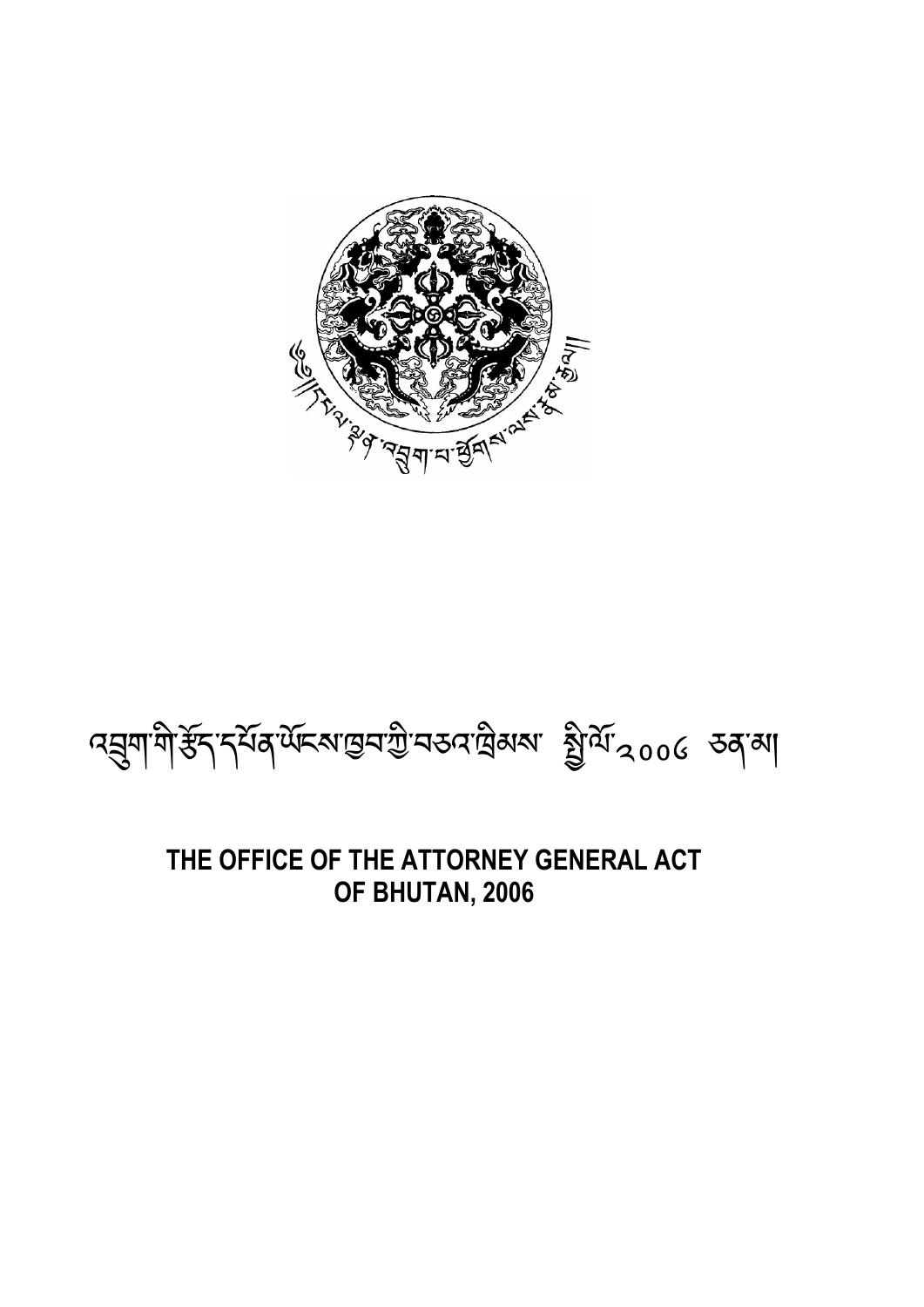### **CONTENT**

| <b>Section</b><br>Page                               |  |
|------------------------------------------------------|--|
|                                                      |  |
|                                                      |  |
|                                                      |  |
| Title, Commencement and Extent1                      |  |
|                                                      |  |
|                                                      |  |
| THE OFFICE OF THE ATTORNEY GENERAL 2                 |  |
| Establishment of the Office of the Attorney General2 |  |
|                                                      |  |
| <b>FUNCTIONS OF THE OFFICE OF THE</b>                |  |
|                                                      |  |
|                                                      |  |
|                                                      |  |
|                                                      |  |
|                                                      |  |
|                                                      |  |
|                                                      |  |
|                                                      |  |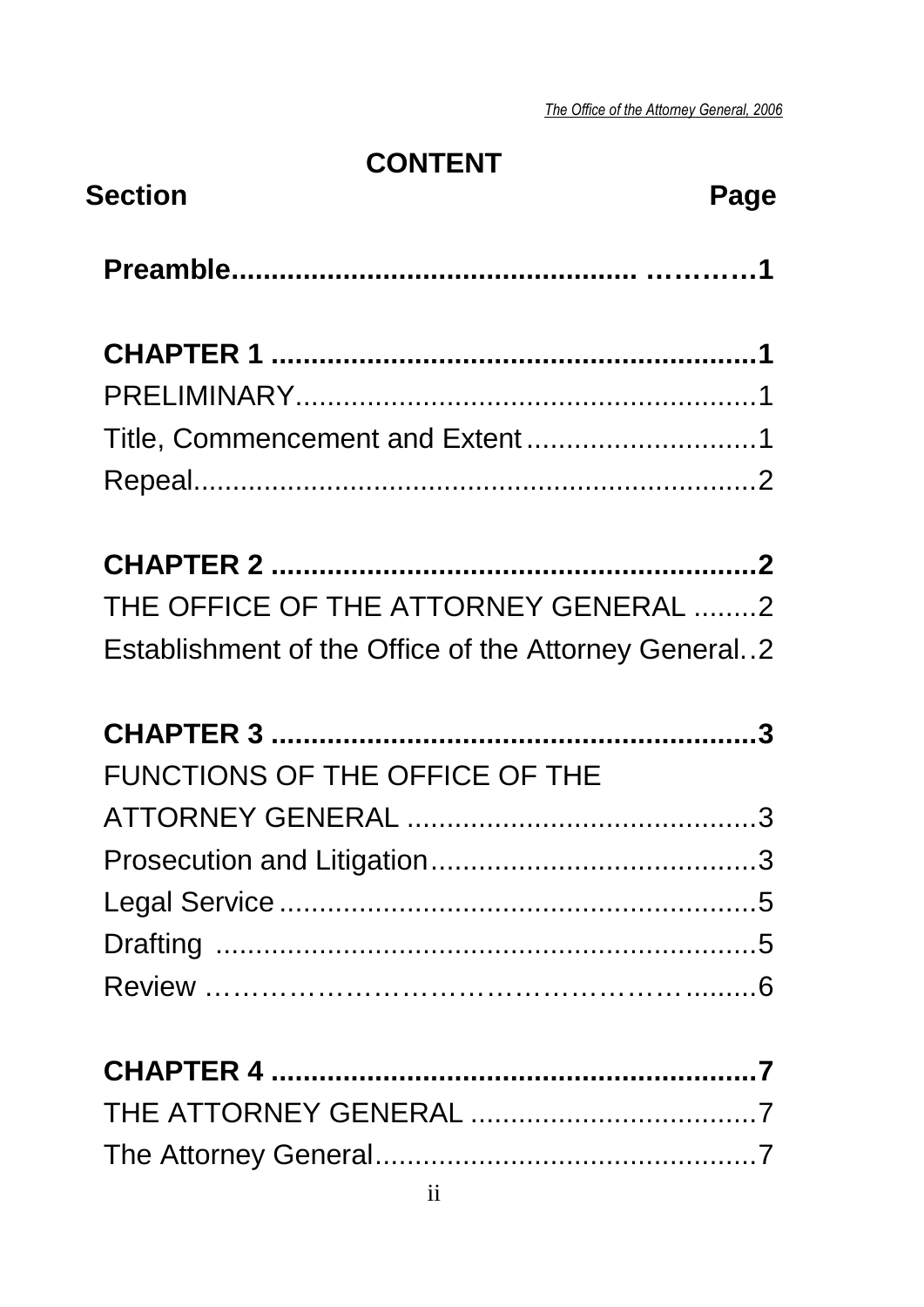### **Section Page 2018**

| Duties and Responsibilities of the Attorney General7 |
|------------------------------------------------------|
|                                                      |
|                                                      |
|                                                      |
| CODE OF CONDUCT OF THE                               |
|                                                      |
|                                                      |
|                                                      |
|                                                      |
|                                                      |
|                                                      |
|                                                      |
|                                                      |
|                                                      |
|                                                      |
|                                                      |
|                                                      |
|                                                      |
| Removal of the Attorney General15                    |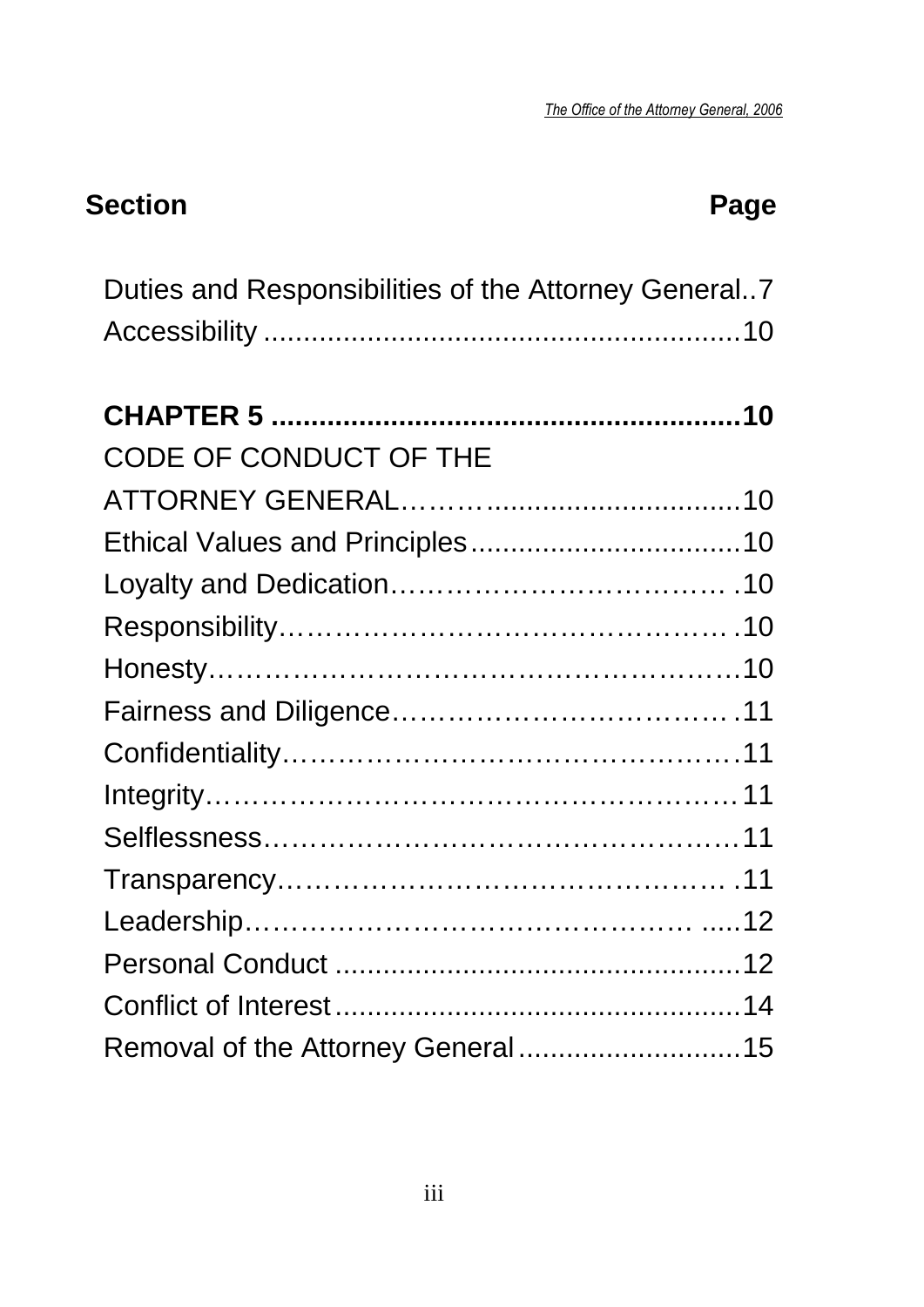# Section **Page Page**

| OTHER FUNCTIONS OF THE OFFICE OF THE      |  |
|-------------------------------------------|--|
|                                           |  |
|                                           |  |
|                                           |  |
|                                           |  |
|                                           |  |
|                                           |  |
|                                           |  |
|                                           |  |
| Immunity from Prosecution or Civil Suit17 |  |
|                                           |  |
|                                           |  |
|                                           |  |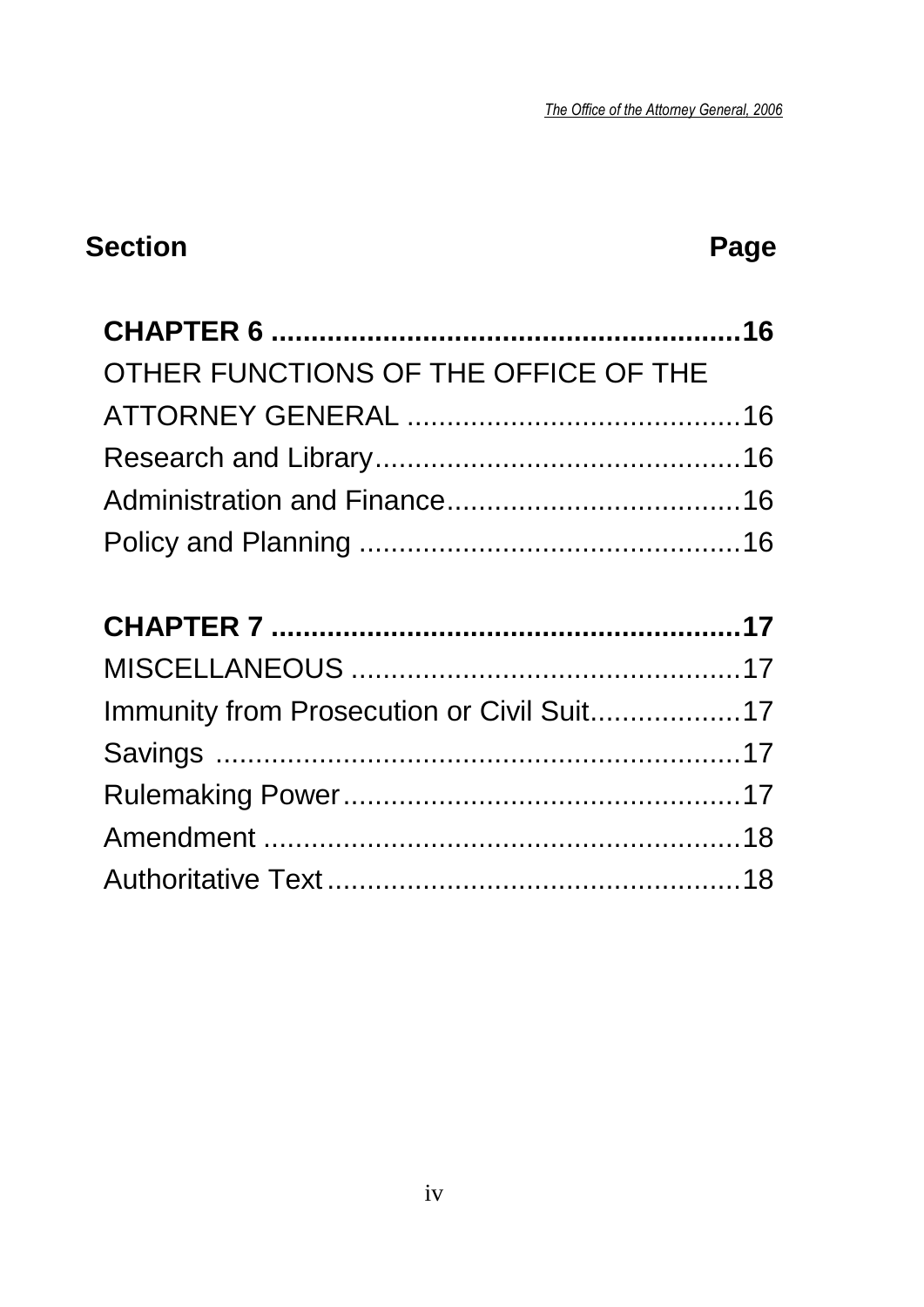### **THE OFFICE OF THE ATTORNEY GENERAL ACT OF BHUTAN, 2006**

### **Preamble**

In keeping with the noble vision of His Majesty the Druk Gyalpo to promote and impart justice through fair, impartial and just proceedings in civil and criminal cases, by enacting enlightened laws and to uphold the rule of law, natural justice and the Constitution through responsive and accessible legal process, the National Assembly do hereby enact the Office of the Attorney General Act of the Kingdom of Bhutan.

The Office of the Attorney General Act of Bhutan has been passed on the Fifth Day of the Fifth Month of the Male Fire Dog Year, corresponding to  $30<sup>th</sup>$  Day of the Month of June of the Year 2006, during the  $85<sup>th</sup>$ Session of the National Assembly of Bhutan.

### **CHAPTER 1 PRELIMINARY**

### **Title, Commencement and Extent**

- 1. This Act shall:
	- (a) Be called the Office of the Attorney General Act of Bhutan, 2006;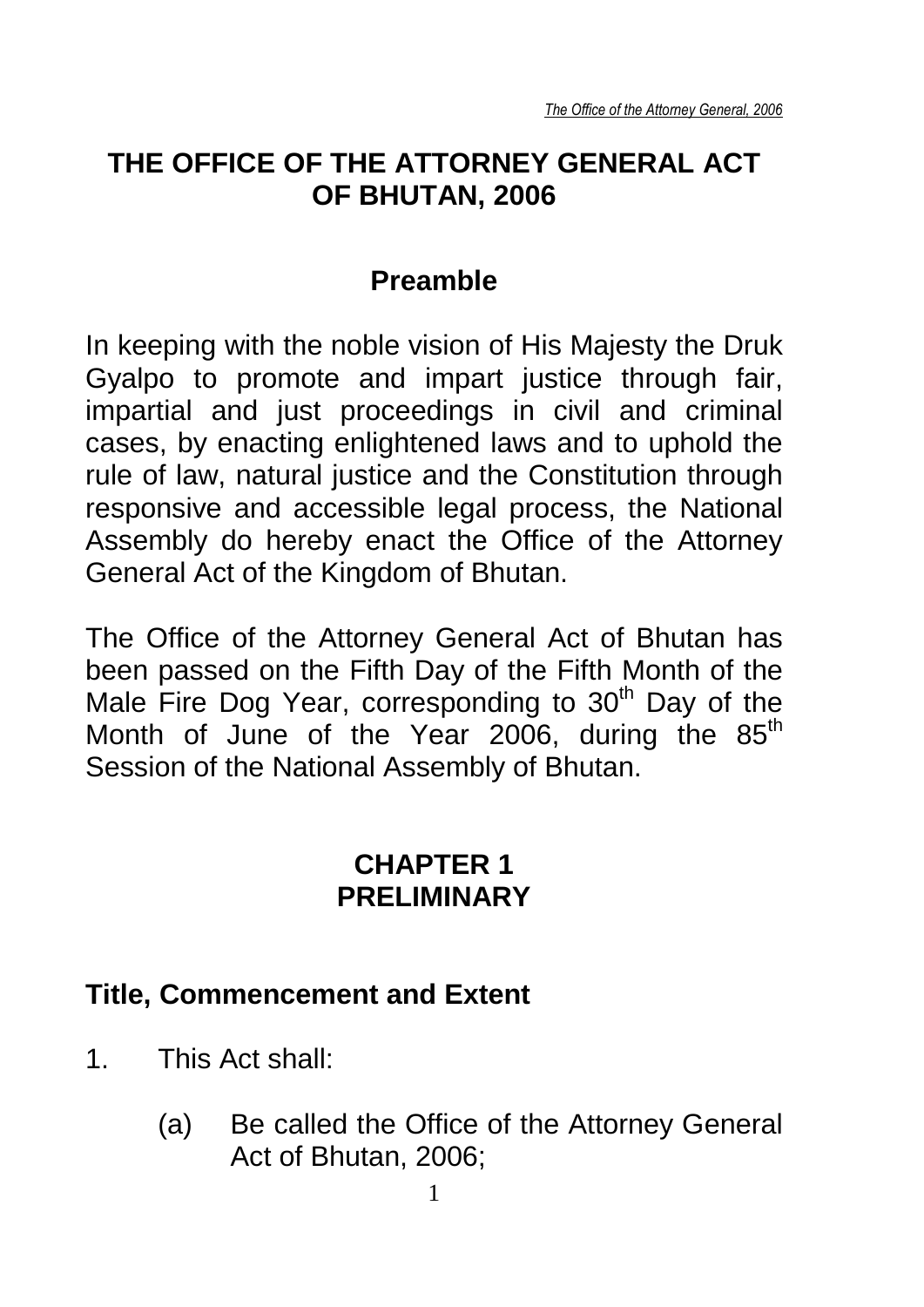- (b) Come into force on the Fifth day, Fifth month of the year of the Male Fire Dog, corresponding to  $30<sup>th</sup>$  Day of the Month of June or the Year 2006; and
- (c) Extend to the whole of the Kingdom of **Bhutan**

### **Repeal**

2. This Act shall repeal all directives and circulars that are inconsistent with this Act.

### **CHAPTER 2 THE OFFICE OF THE ATTORNEY GENERAL**

### **Establishment of the Office of the Attorney General**

- 3. There shall be an Office of the Attorney General (the Office) entrusted with the responsibilities arising within the domain and authority of the Government on internal and external legal matters.
- 4. The Office of the Attorney General shall be autonomous, effective and efficient, and worthy of public trust and confidence.
- 5. The Office of the Attorney General shall provide the highest standard of professional legal services to the Government.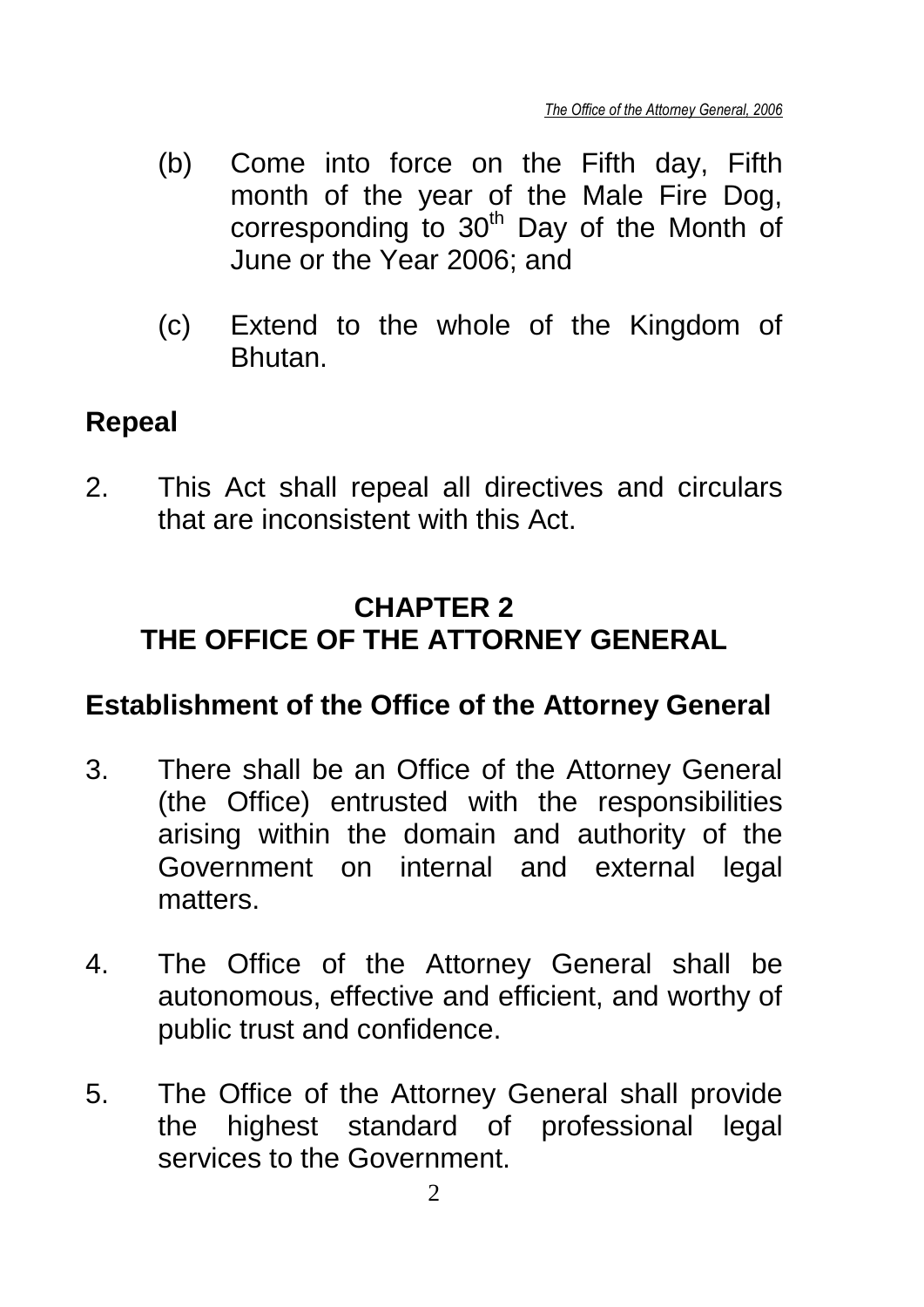- 6. The Office of the Attorney General shall prosecute, render legal opinions, draft and review bills, advice on all legal matters and perform such other duties of legal nature, as may be assigned by the Druk Gyalpo or the Government.
- 7. The Office of the Attorney General shall be headed by the Attorney General.
- 8. The Office of the Attorney General shall have divisions and sections that shall be determined by the Attorney General as deemed necessary.
- 9. The Government shall provide adequate facilities for the smooth functioning of the Office.
- 10. Except for the Attorney General, the service conditions of the employees of the Office shall be governed by the Civil Service Act of the Kingdom of Bhutan.

### **CHAPTER 3 FUNCTIONS OF THE OFFICE OF THE ATTORNEY GENERAL**

### **Prosecution and Litigation**

11. The Office of the Attorney General shall endeavor to promote fair, impartial and just proceedings in civil and criminal cases.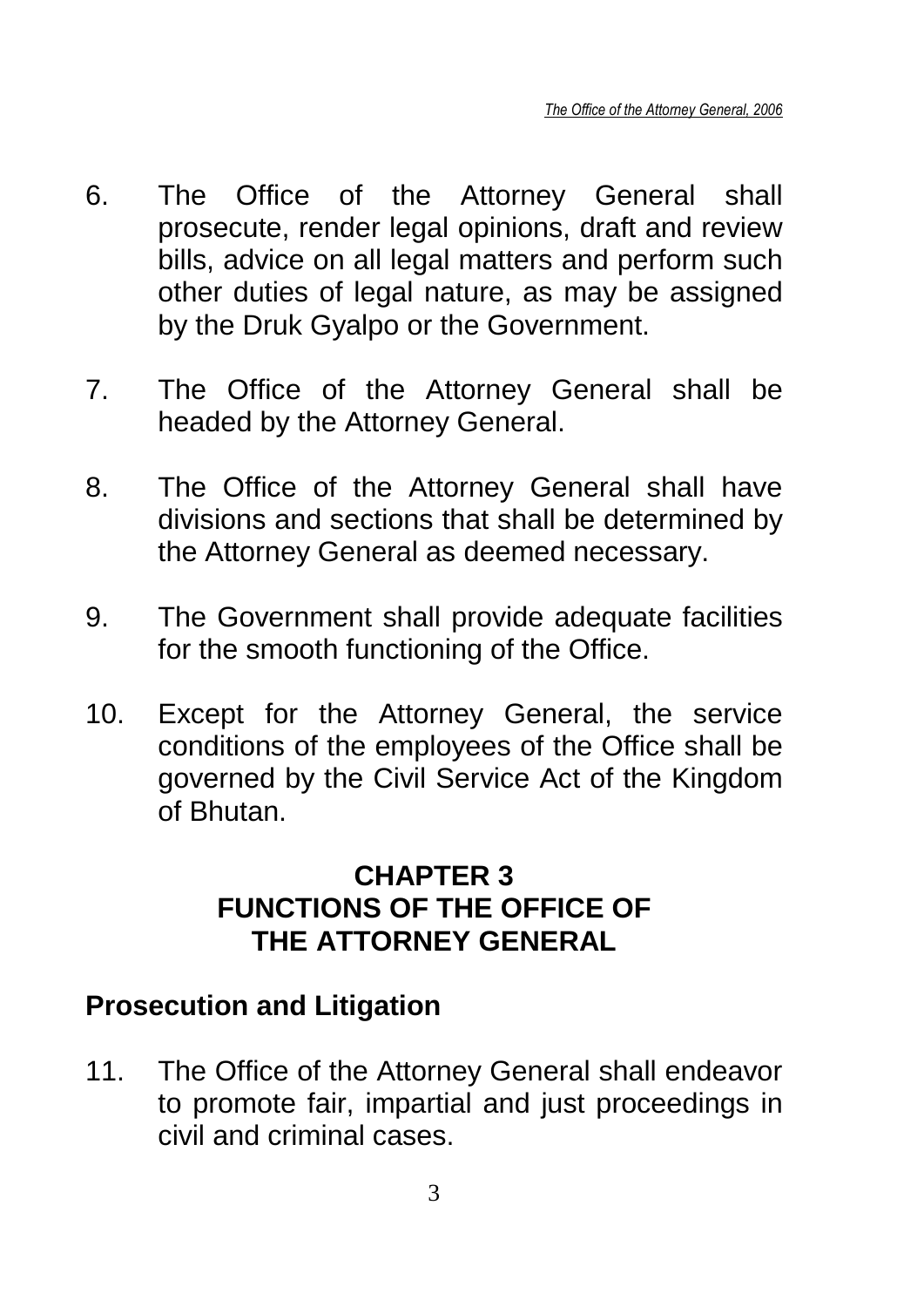- 12. The Office of the Attorney General shall:
	- (a) Represent the Government in civil litigation and criminal prosecution before the Courts of Law and tribunals and perform such other functions as may be referred to by the Government;
	- (b) Render advise on cases affecting the Government in which it is a party;
	- (c) Obtain relevant information, particulars and necessary documents pertaining to a case and the Government shall not withhold such information and documentary evidence;
	- (d) Be entitled to enlist the presence of officers and employees of the Government who shall render active cooperation and assistance pertaining to a case;
	- (e) Advise the Government on orders passed by Courts of Law in and outside Bhutan as and when required; and
	- (f) Render necessary advice and support to the Government for the execution of judgments.
- 13. The Government shall ensure the presence of the concerned officers and witnesses as and when required.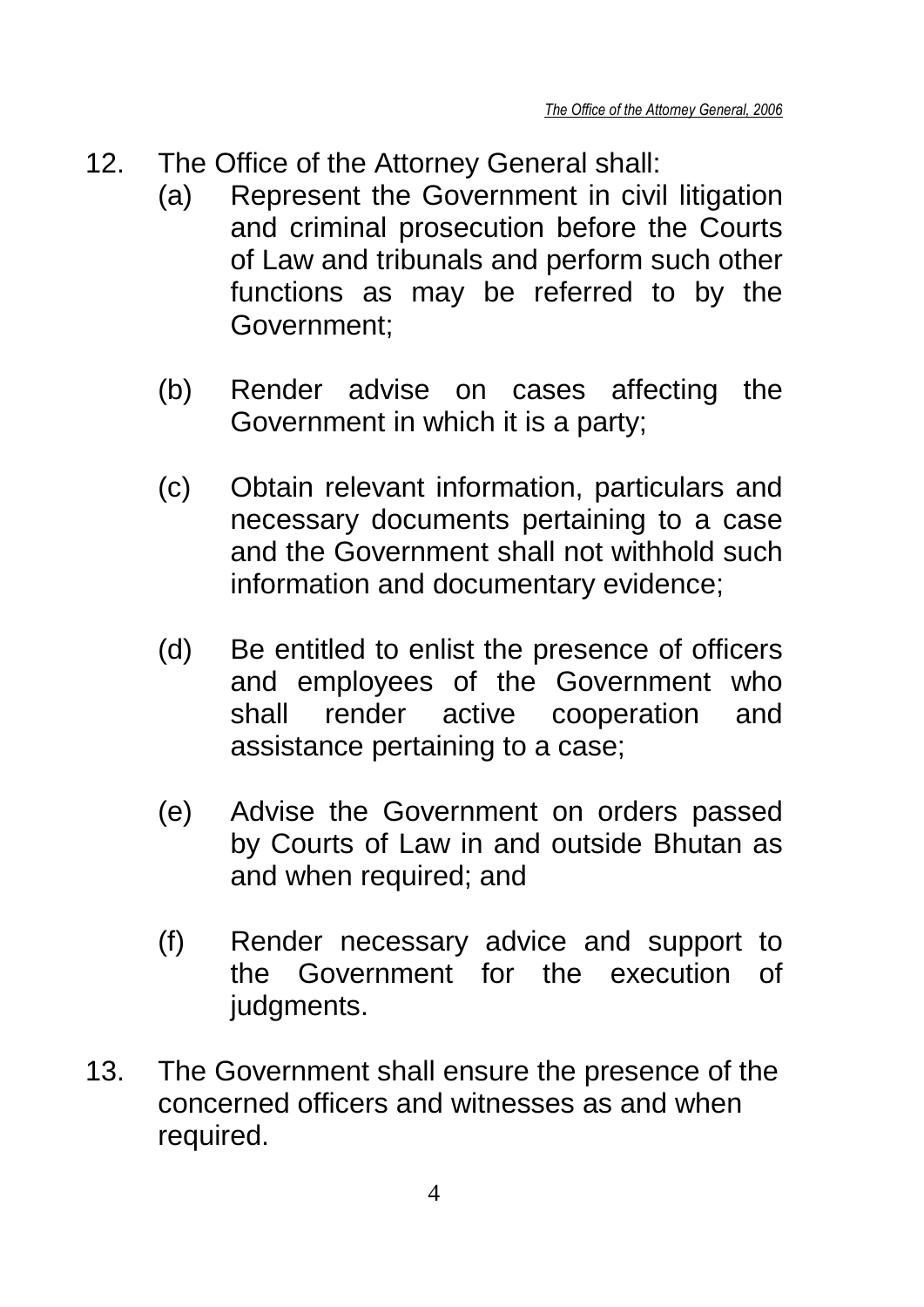### **Legal Services**

- 14. The Office of the Attorney General shall:
	- (a) Endeavor to promote efficiency, transparency and accountability of the Government through effective legal services;
	- (b) Provide legal services and opinions on matters of law and such other issues assigned or referred to it by the Druk Gyalpo or the Government;
	- (c) Provide legal education to legal personnel; and
	- (d) Disseminate information to enhance awareness of laws among the people.

## **Drafting**

- 15. The Office of the Attorney General shall draft bills referred to it by the Government.
- 16. The ministries/agencies shall furnish clear policy guidelines and support to the Office for drafting of the bills.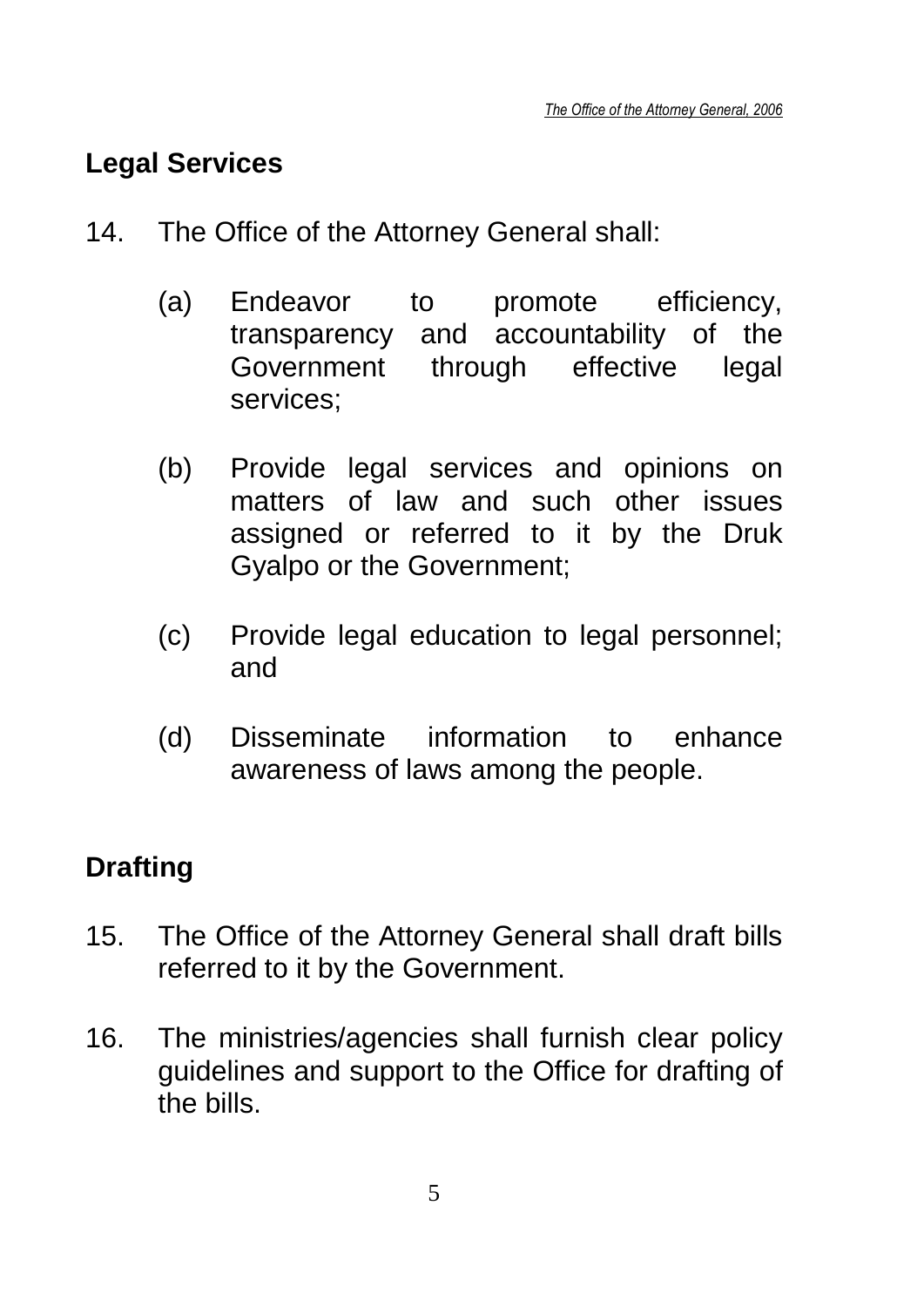17. The ministries/agencies shall designate in writing an official to facilitate the Office in drafting of the bills.

### **Review**

- 18. The Office of the Attorney General shall:
	- (a) Review bills referred to it by the Government;
	- (b) Review the laws and propose for necessary amendments to the Government;
	- (c) Constitute Committees to review laws as and when required; and
	- (d) Endeavor to ensure that there is no duplicity or contradiction of laws by reviewing the form and content of bills, rules and regulations.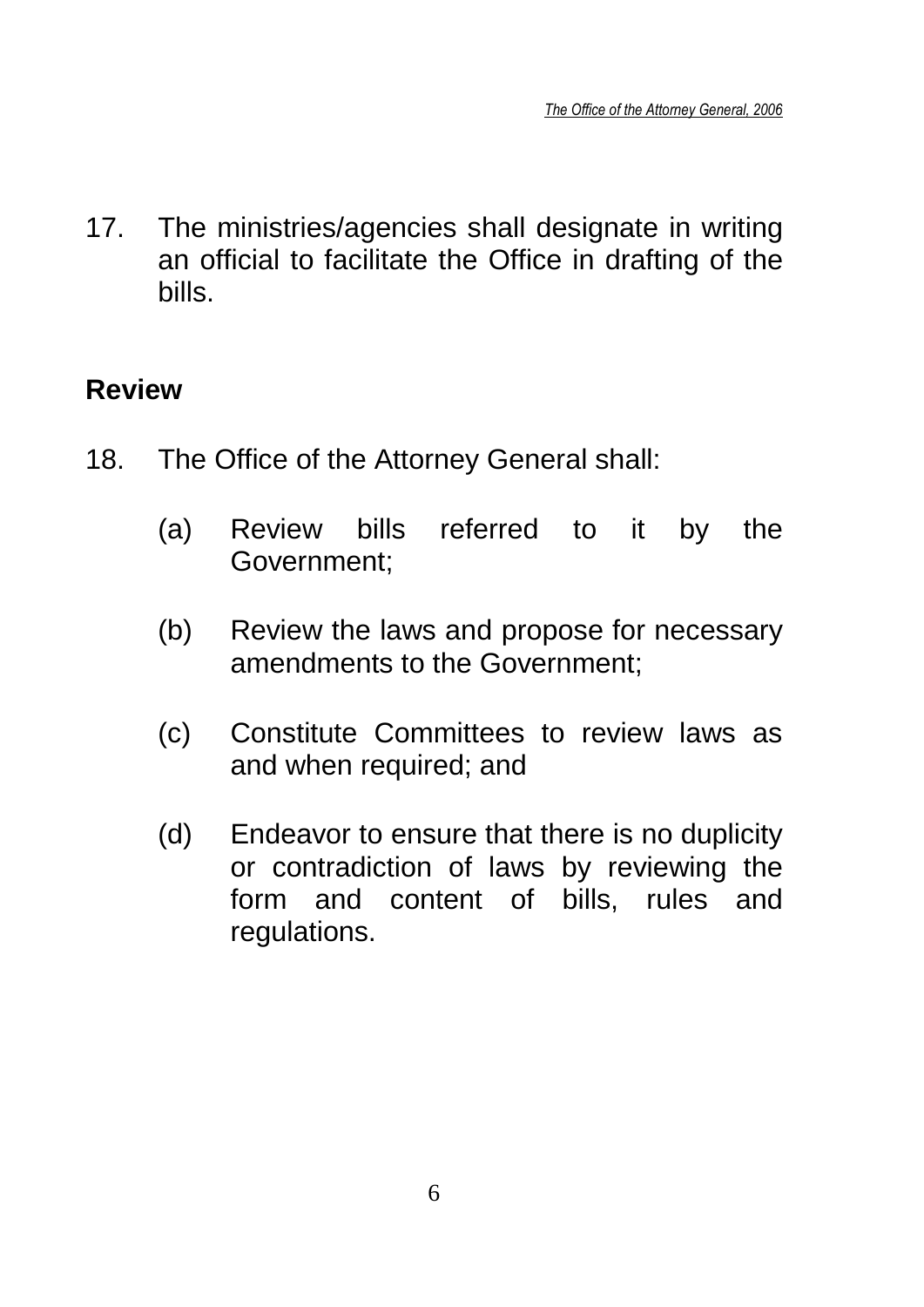### **CHAPTER 4 THE ATTORNEY GENERAL**

### **The Attorney General**

- 19. The Druk Gyalpo shall, by warrant under His hand and seal, appoint an eminent jurist as the Attorney General of Bhutan on the recommendation of the Prime Minister.
- 20. The Attorney General shall be accountable to the Prime Minister.
- 21. The Attorney General shall not abuse the powers bestowed upon him.
- 22. The Attorney General shall hold Office for a term of five years.
- 23. The Attorney General shall be paid such remuneration and benefits as may be from time to time determined by the Government.

### **Duties and Responsibilities of the Attorney General:**

- 24. The Attorney General, as the Chief Legal Officer, shall:
	- (a) Defend the cause of the Kingdom and discharge his functions in pursuit of justice;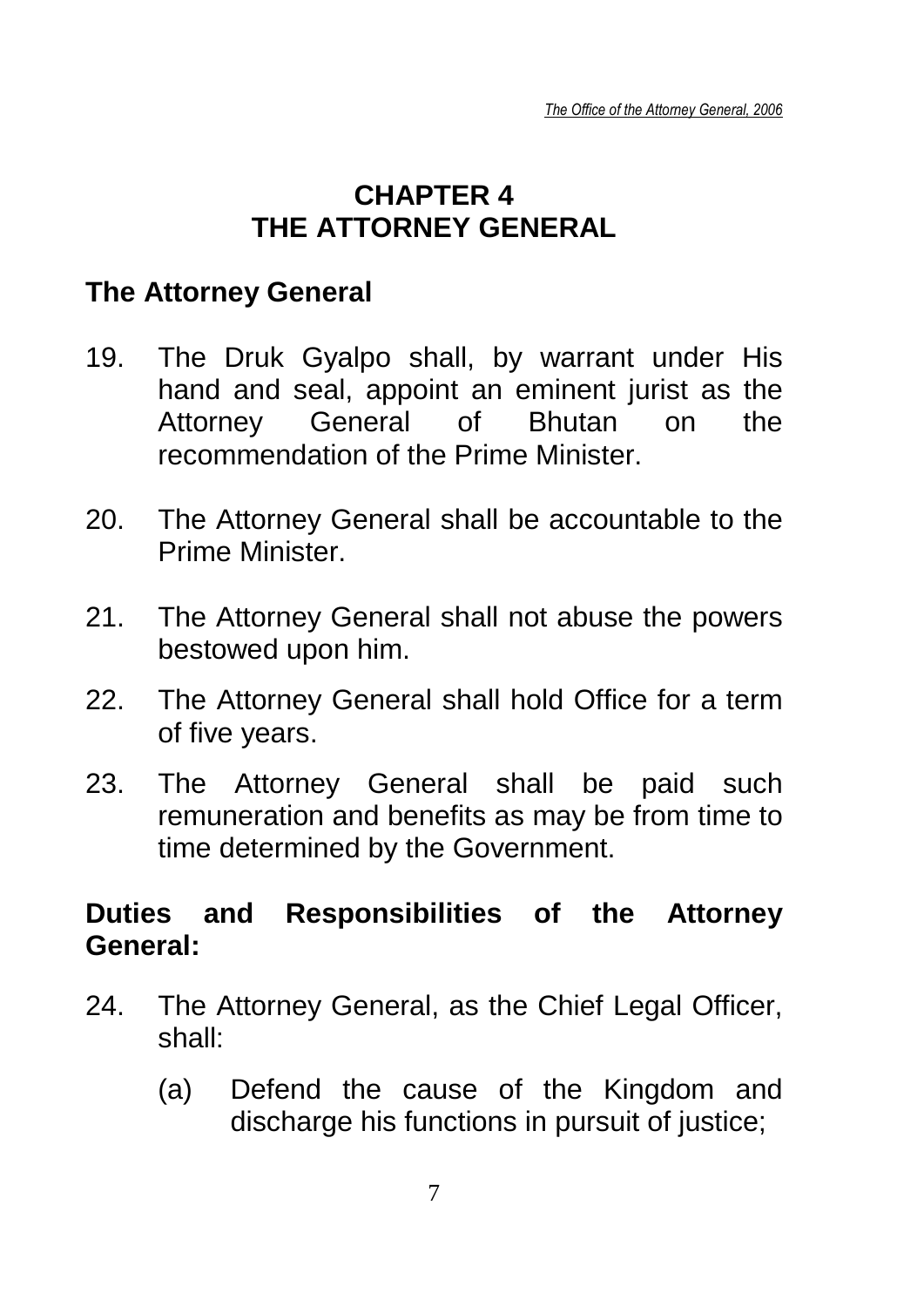- (b) Advise the Druk Gyalpo and the Government on all legal matters and perform such other duties of a legal nature as may be assigned or referred to him;
- (c) Have the right of audience in all Courts of Law in Bhutan; and
- (d) Be responsible for the functioning of the Office of the Attorney General to uphold the rule of law, justice, and in pursuit of excellence.
- 25. The Attorney General shall represent the Government in any Court of Law outside the Kingdom of Bhutan.
- 26. The Attorney General shall furnish the Druk Gyalpo and the Government such information and advice as may be required on legal matters or issues related to national interests.
- 27. The Attorney General shall avail the services of Jabmis, as and when deemed necessary, to perform specific legal assignments.
- 28. The Government shall seek opinion from the Office of the Attorney General in writing, through a concise statement on the subject, supported by documentation or other materials that may be necessary.
- 29. The Attorney General shall furnish opinion in writing only and oral communication shall not be considered as part of the opinion.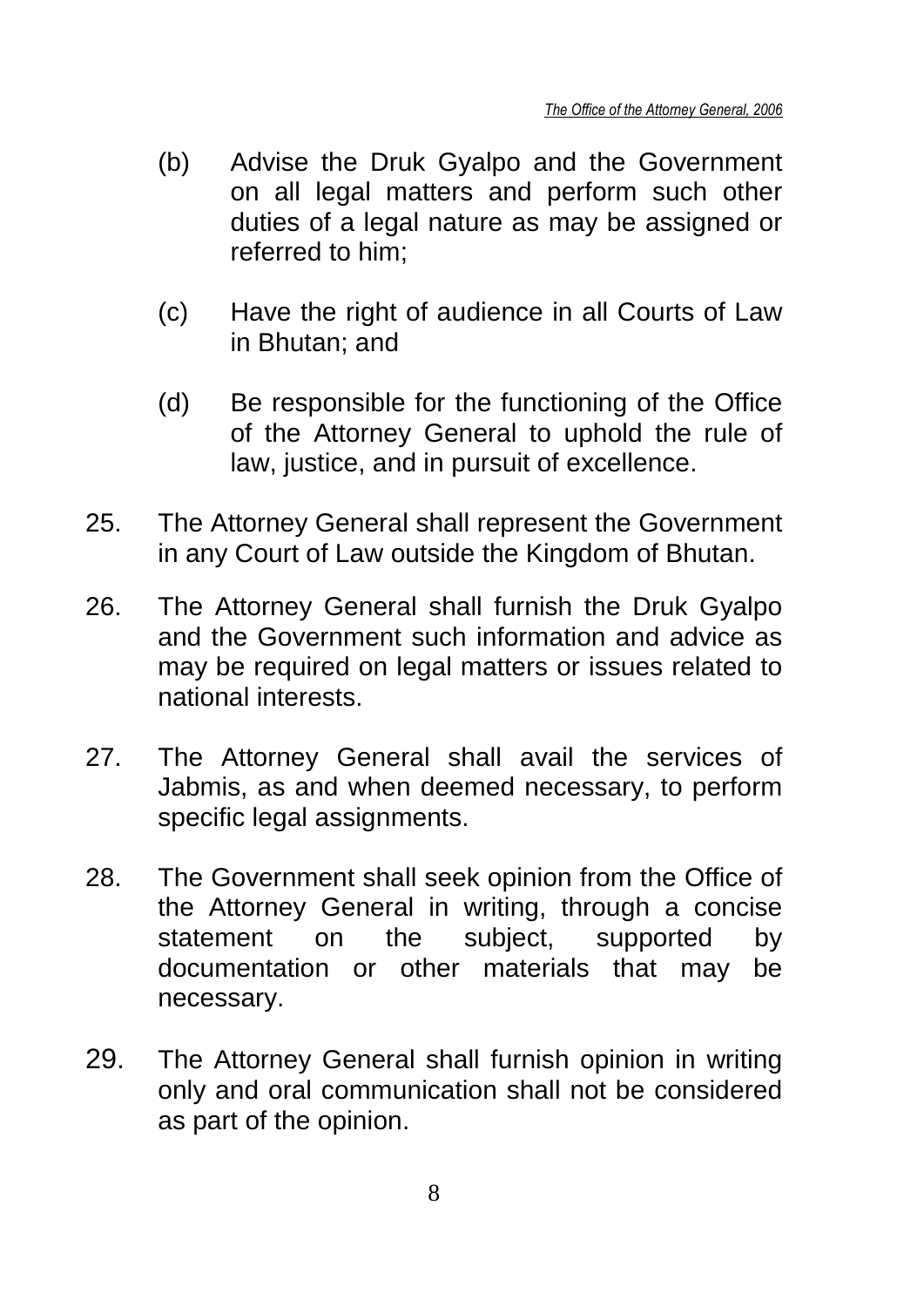- 30. The Attorney General shall:
	- (a) Authorize and supervise Government pleaders, prosecutors and special counsels for and on behalf of the Government, in any Court of Law;
	- (b) Create, change and merge divisions, sections, and units in the Office and the regional offices as deemed necessary;
	- (c) Supervise formulation of plans and policies of the Office; and
	- (d) Take any other action necessary in the administrative interests of the Office of the Attorney General.
- 31. The Attorney General shall have the right to appear and express opinion on any legal question in Parliament or any committee thereof, but shall not have the right to vote.
- 32. The Attorney General shall have the power to institute, initiate, or withdraw a criminal case or civil litigation in accordance with the law.
- 33. The Attorney General shall submit annual reports of the activities of the Office to the Druk Gyalpo and the Prime Minister.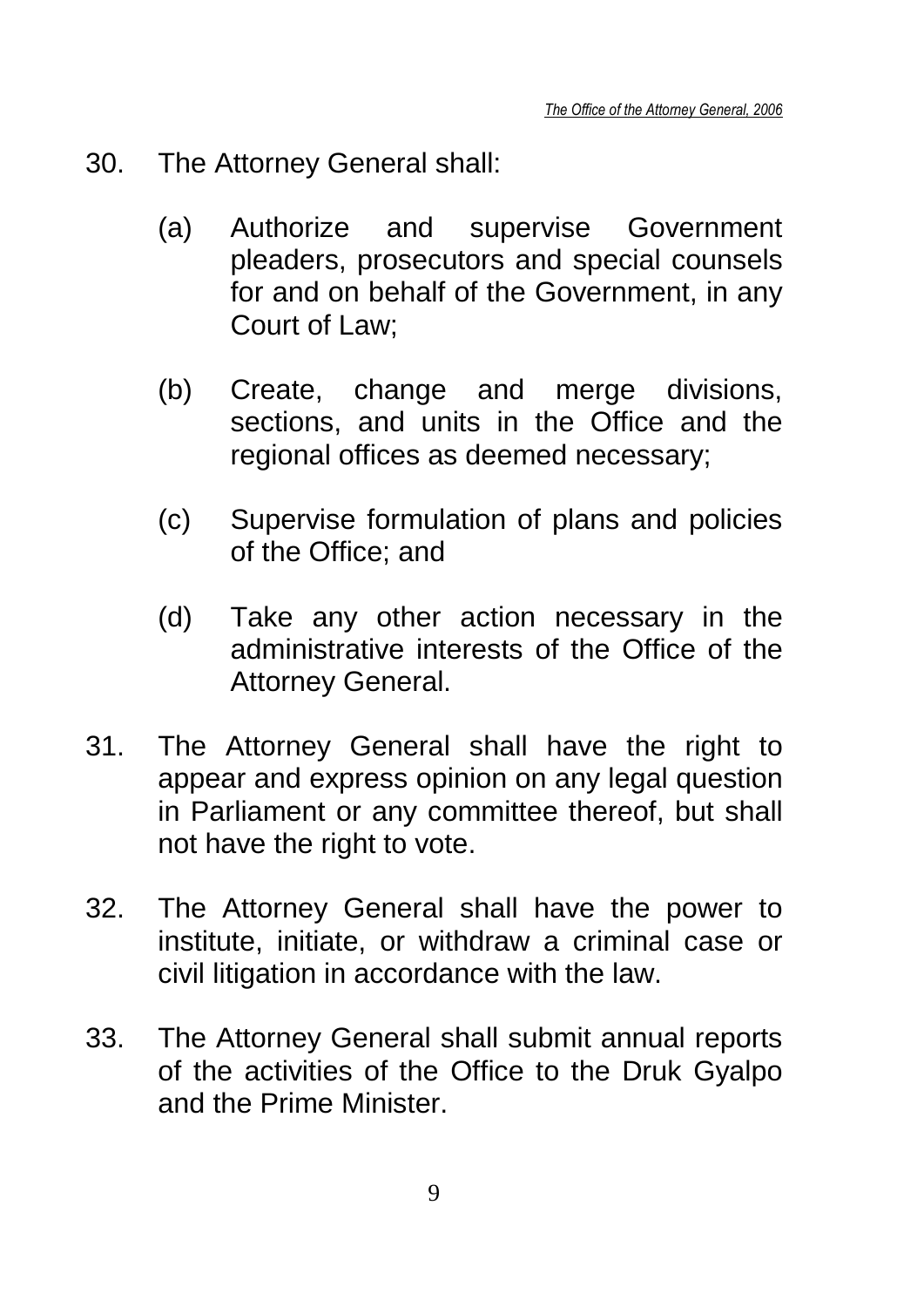## **Accessibility**

34. The Attorney General shall have access to persons, relevant records, documents and properties pertaining to a civil or criminal case in the performance of his duties.

### **CHAPTER 5 CODE OF CONDUCT OF THE ATTORNEY GENERAL**

### **Ethical Values and Principles**

### 35. **Loyalty and Dedication**

The Attorney General shall perform his duties with complete loyalty and dedication to the Tsa-Wa-Sum and he shall not indulge in any activity that may affect the sovereignty and interests of the Kingdom of Bhutan.

### 36. **Responsibility**

The Attorney General shall ensure that his personal conduct is consistent with the dignity, image and integrity of the Office.

### 37. **Honesty**

The Attorney General shall act honestly, and with propriety in the performance of his duties and functions.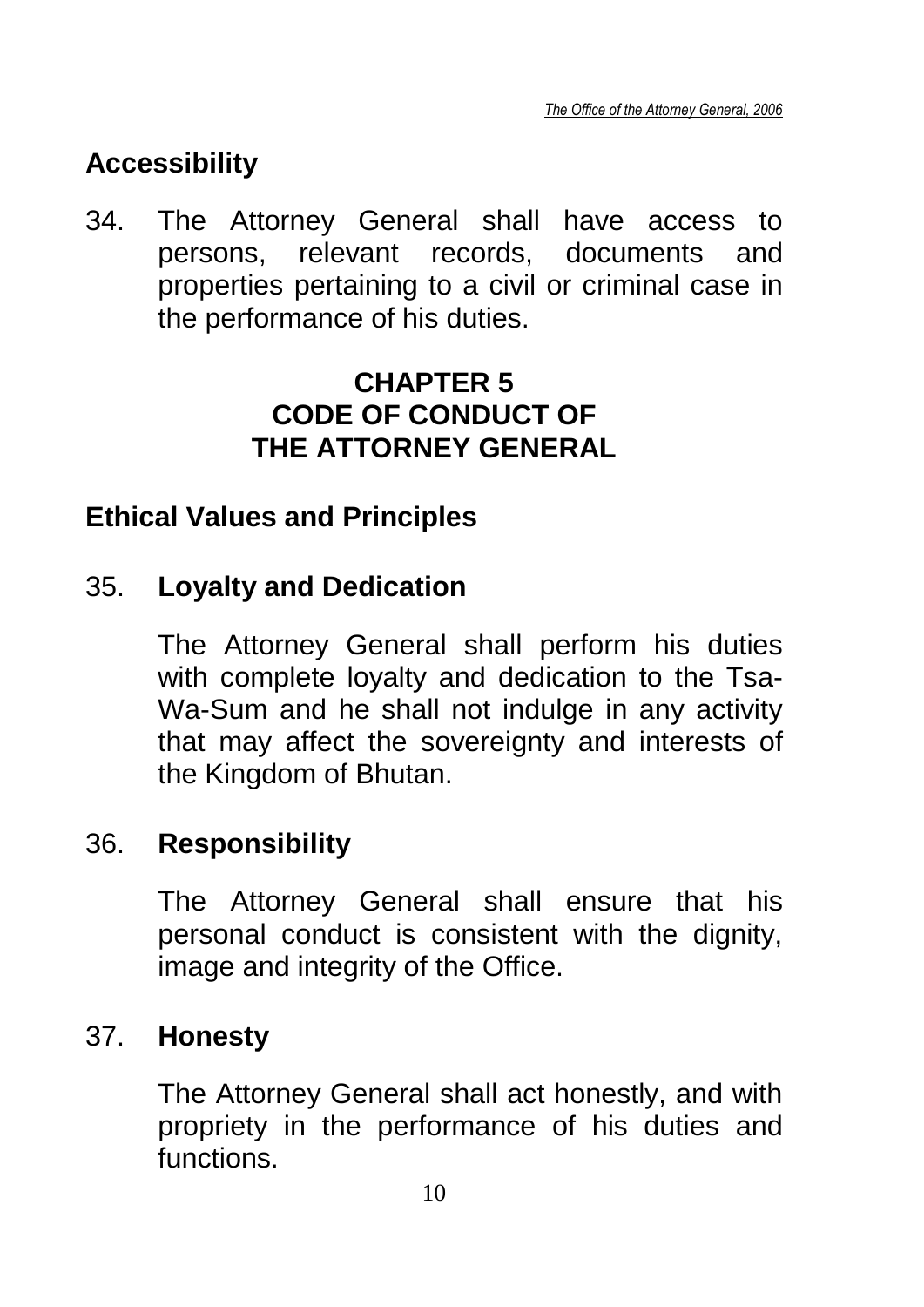### 38. **Fairness and Diligence**

The Attorney General shall not make an official decision without first giving due consideration to the matter at hand and the impact it is likely to have on the rights and interests of the people involved.

### 39. **Confidentiality**

The Attorney General shall maintain confidentiality in cases where the Office of the Attorney General's decisions and documents should not be disclosed in the interest of the nation.

### 40. **Integrity**

The Attorney General shall not be influenced in any manner whatsoever by any individual or body of individuals in the discharge of his official duties.

### 41. **Selflessness**

The Attorney General shall take decisions solely in the interest of the nation and in the interest of justice and not on any other factors.

### 42. **Transparency**

The decisions and actions of the Attorney General shall be made transparent and he shall provide reasons for his decisions.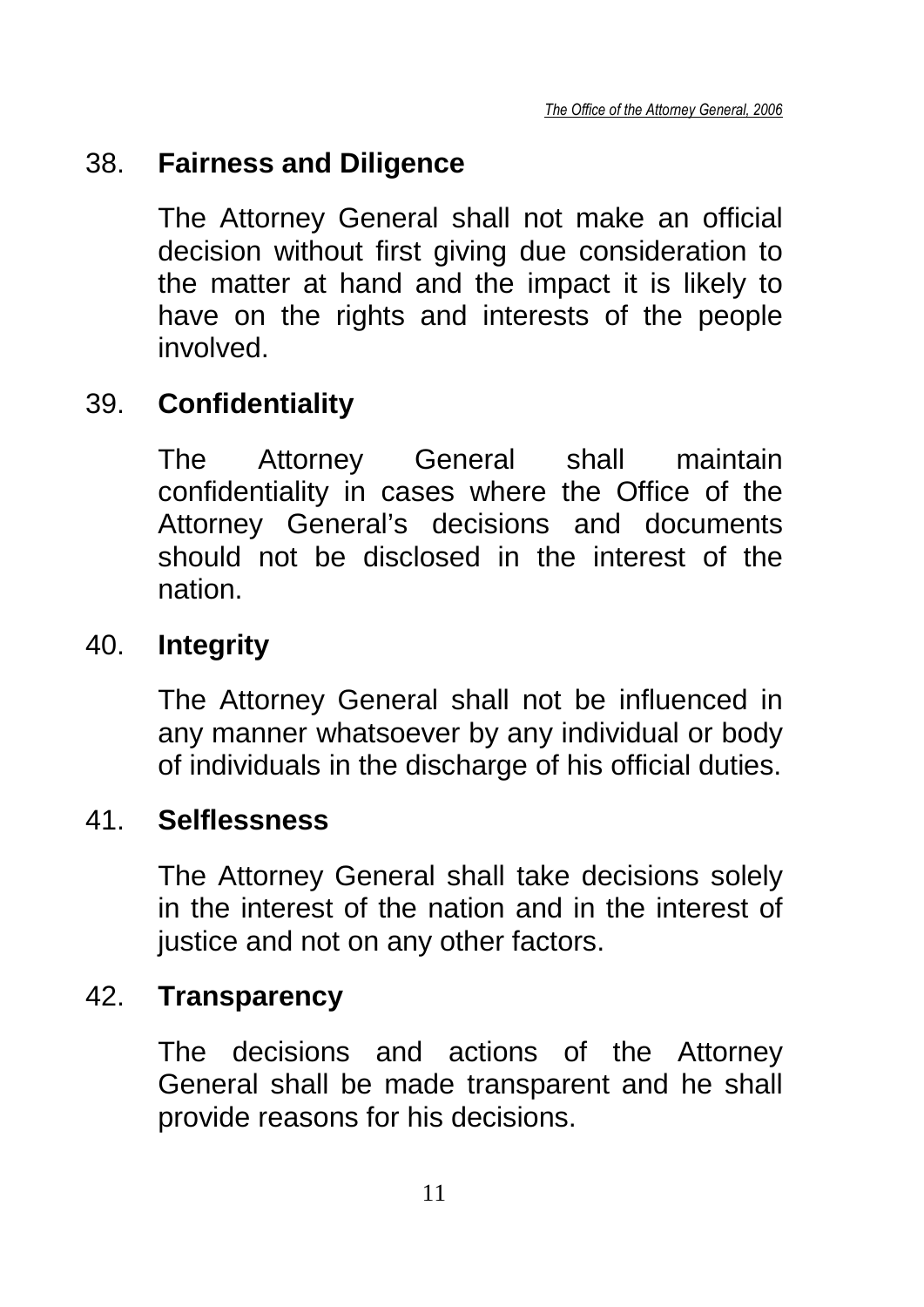### 43. **Leadership**

The Attorney General shall display high moral values and conduct himself at all times in a manner that reflects credibly on the Office. He must abide by the spirit and letter of the laws and rules, and adhere to the ethical standards expressed in this Act.

### **Personal Conduct**

- 44. The Attorney General, shall comply and execute laws, uphold the administration of justice and protect the integrity of public life.
- 45. The Attorney General entrusted with the sacred responsibility to serve the Tsa-Wa-Sum, shall:
	- (a) Refrain from indulging in habits and behaviour that infringe upon the performance of official duties or tarnish the image of the Office;
	- (b) Maintain dignity and decorum of the Office;
	- (c) Not use Government resources for personal purposes and benefits;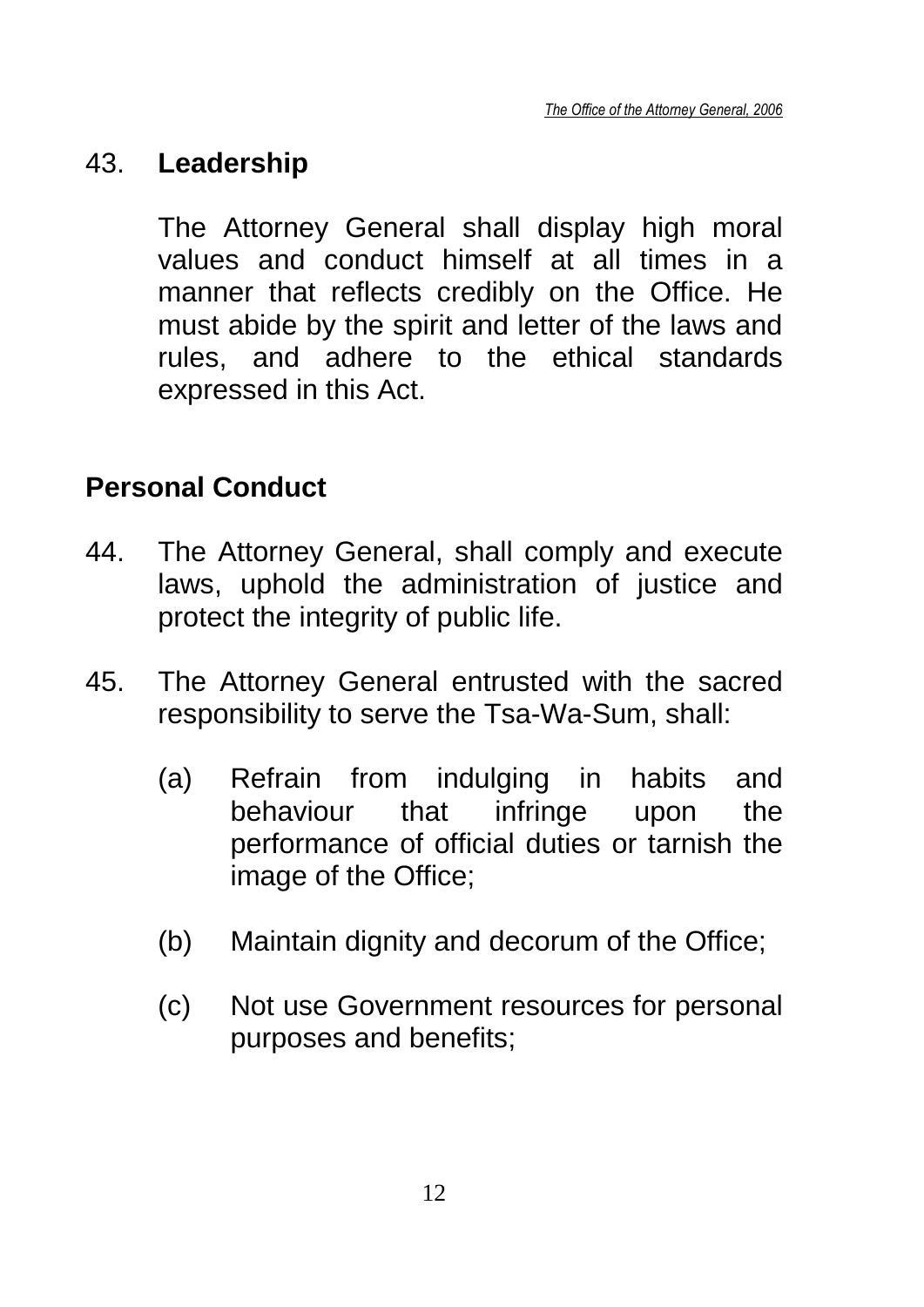- (d) Be liable for unlawful and improper behaviour or the non-performance of his duties;
- (e) Not do or direct to be done, in abuse of his office or power, any act prejudicial to the rights of another person knowing that such act is unlawful or contrary to Government policy;
- (f) Maintain transparency in the policies of the Office and in his decisions and actions;
- (g) Not knowingly mislead the Government on any matter of significance arising from his functions;
- (h) Not maintain or operate a bank account in any country outside Bhutan;
- (i) Not provide information which is detrimental to the interest, territorial integrity and sovereignty of the Kingdom;
- (j) Protect and uphold professionalism of a Jabmi, render decisions based on merit, and shall prohibit all forms of discrimination; and
- (k) Not accept any gifts, presents or benefits.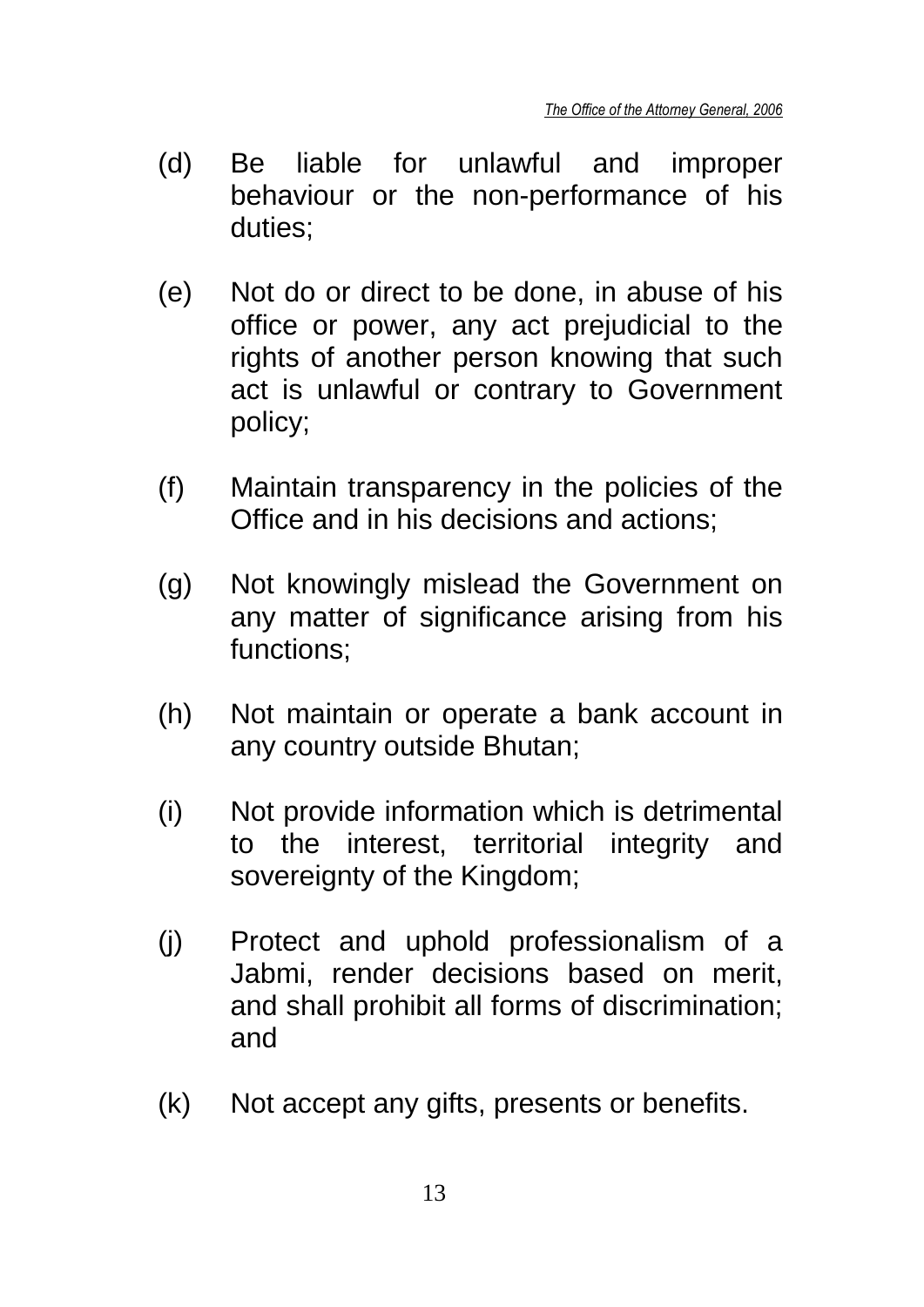### **Conflict of Interest**

- 46. The Attorney General shall ensure that no conflict arises, or appears to arise between his official duties and his private interests, financial or otherwise. A conflict of interest may exist when the Attorney General is influenced or appears to be influenced by private interests.
- 47. Private interests include not only the Attorney General's financial or other interests but also the financial or other interests of the Attorney General's spouse.
- 48. The Attorney General shall:
	- (a) Declare his income, asset and liability including the asset and liability in the name of his spouse and dependents within three months upon taking the office, annually thereafter and three months prior to the vacation of the office to the Anti Corruption Commission;
	- (b) Not undertake any private trade or commercial activity or additional employment;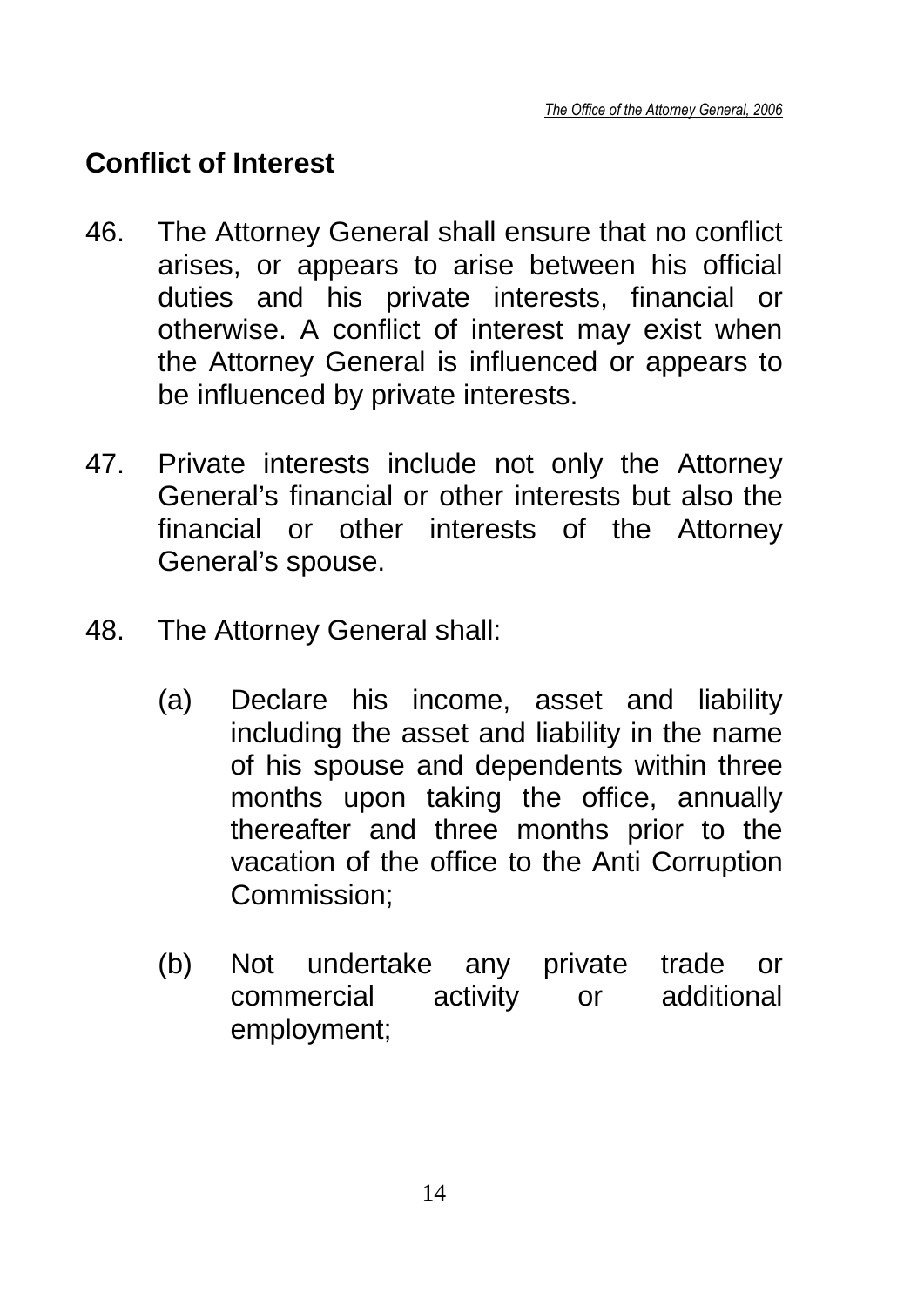- (c) Be entitled to retain any shares held before his appointment as the Attorney General, provided that he does not trade those shares or acquire new shares while in office;
- (d) Not appear, advise or represent any party against the Government; and
- (e) Not be a member of, belong to, or take part in any society the membership of which is incompatible with the functions or dignity of his office.
- 49. The Attorney General shall not accept decorations from foreign countries.

### **Removal of the Attorney General**

- 50. The Prime Minister may remove the Attorney General on grounds of:
	- (a) Physical, mental, or other incapacity of a permanent nature; or
	- (b) Any violation of this Act; or
	- (c) Conviction under any other law.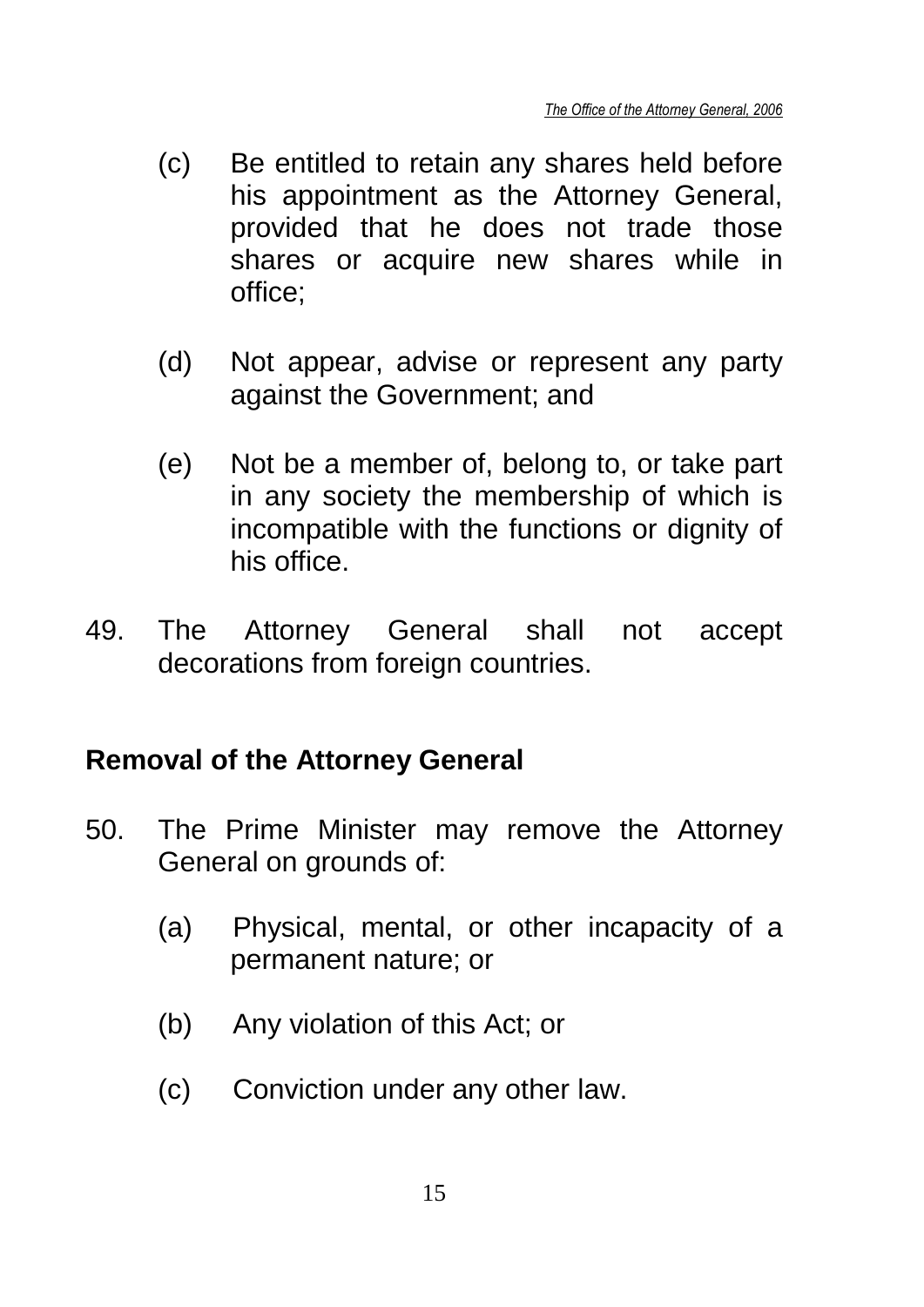### **CHAPTER 6 OTHER FUNCTIONS OF THE OFFICE OF THE ATTORNEY GENERAL**

### **Research and Library**

- 51. The Office of the Attorney General shall conduct research to facilitate the functions of its divisions, sections and units.
- 52. The Office of the Attorney General shall be the depository of all laws.

### **Administration and Finance**

53. The Administration and Finance Division of the Office of the Attorney General shall discharge its functions in accordance with the relevant laws, rules and regulations.

### **Policy and Planning**

54. The Policy and Planning Division of the Office of the Attorney General shall discharge its functions in accordance with the policy of the Government.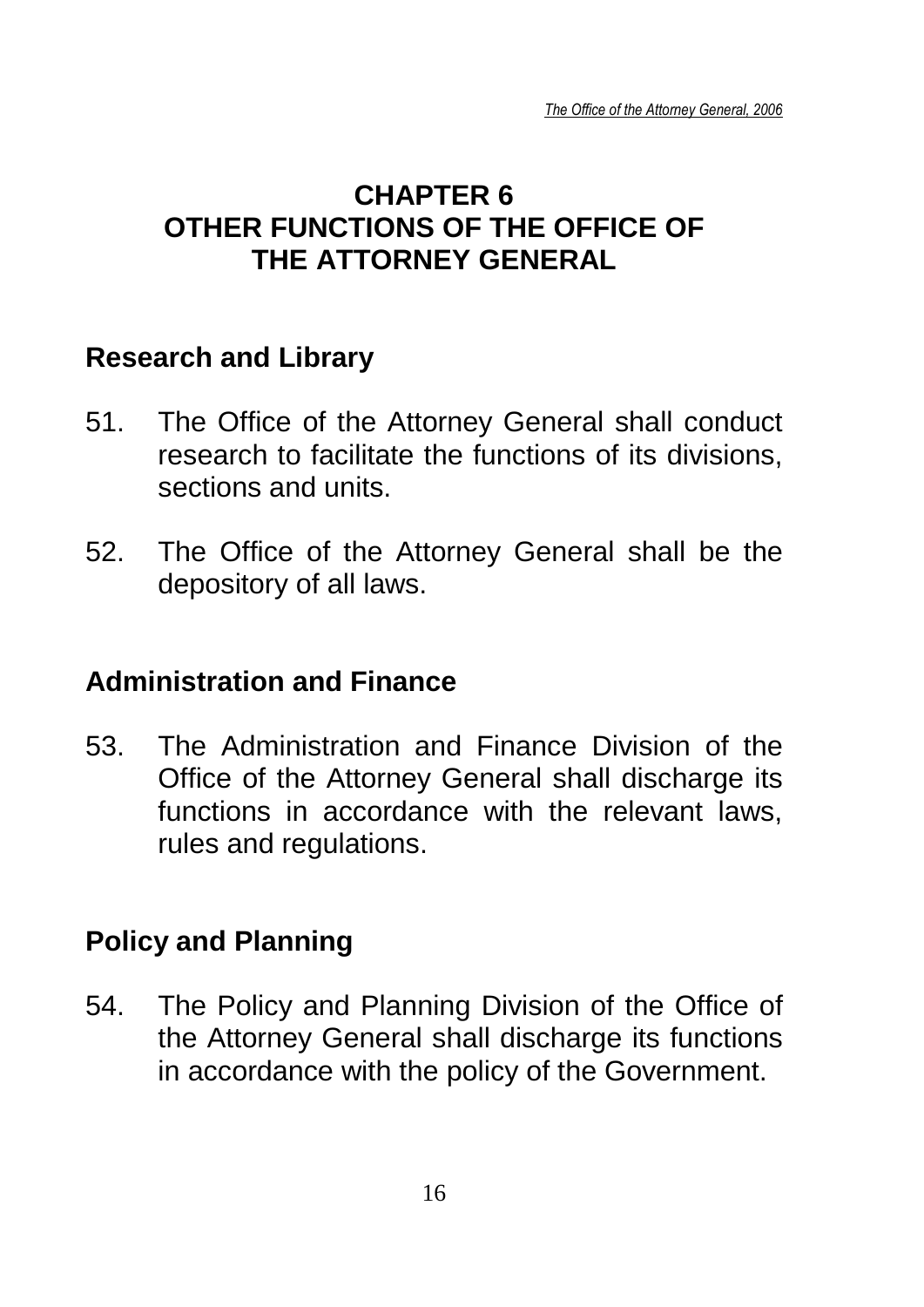### **CHAPTER 7 MISCELLANEOUS**

### **Immunity from Prosecution or Civil Suit**

55. No criminal proceeding or civil suit shall be brought against any employee of the Office of Attorney General in respect to any proceeding in a Court of Law, which has been done in good faith, in the course of his duties under this Act.

### **Savings**

56. This Act does not affect the validity of any action or decision of the Office of Legal Affairs as was constituted before the commencement of the Act.

### **Rulemaking Power**

57. The Office of the Attorney General may make rules from time to time to carry out the provisions of this Act.